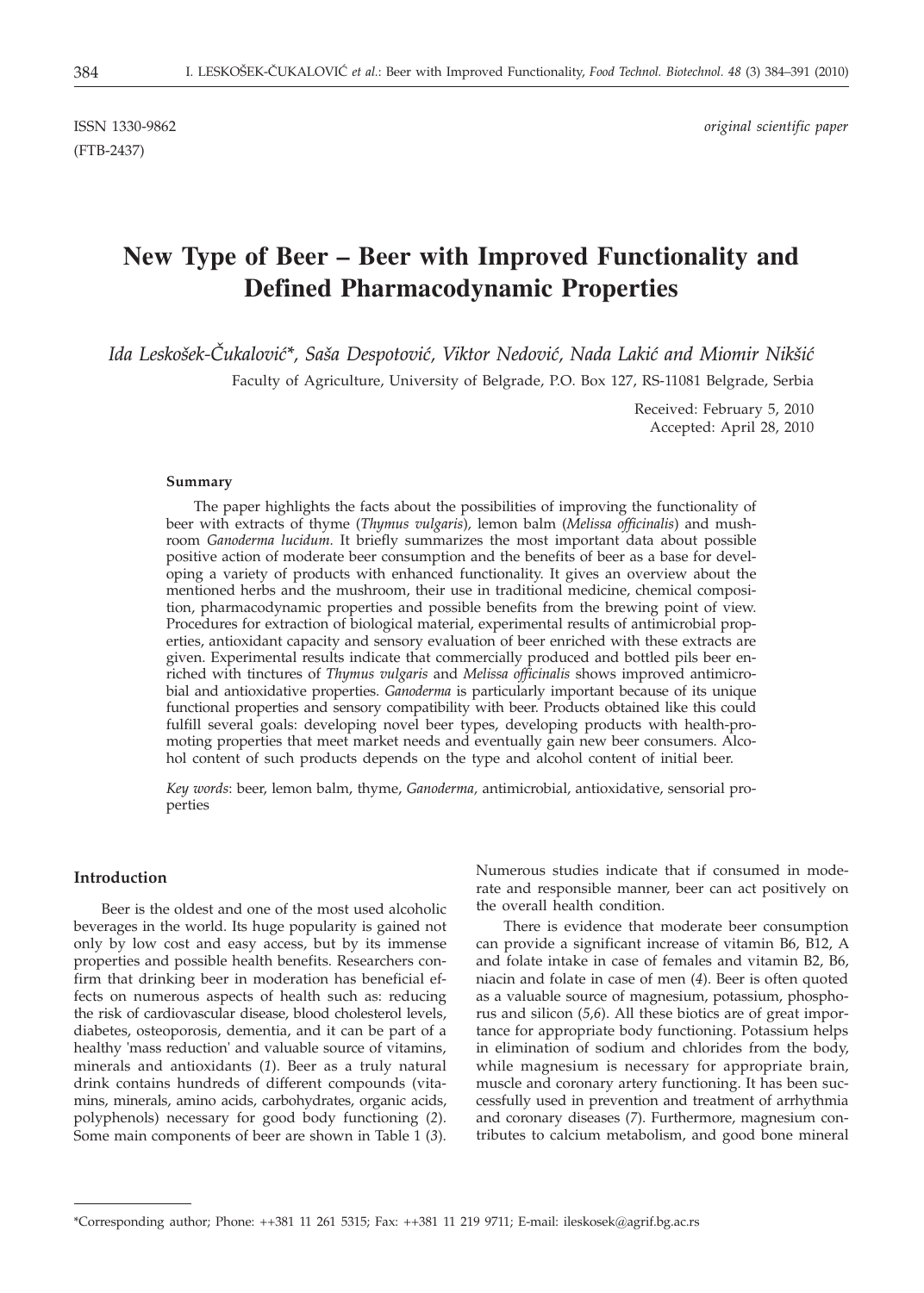| Substance             | Concentration           | Substance              | Concentration       |
|-----------------------|-------------------------|------------------------|---------------------|
| water                 | $90 - 94 \%$            | potassium              | 200-450 mg/L        |
| ethanol               | $3-5$ % (by volume)     | sodium                 | $20 - 350$ mg/L     |
| carbohydrates         | $1-6\%$ m/V             | calcium                | $25 - 120$ mg/L     |
| folic acid (B9)       | $0.04 - 0.60$ mg/L      | magnesium              | $50 - 90$ mg/L      |
| pyridoxine (B6)       | $0.07 - 1.70$ mg/L      | iron                   | $0.01 - 0.30$ mg/L  |
| biotin (B8)           | $0.015 \,\mathrm{mg/L}$ | zinc                   | $0.01 - 1.48$ mg/L  |
| riboflavin (B2)       | $0.02 - 0.10$ mg/L      | cobalt                 | $0.01 - 0.11$ mg/L  |
| pantothenic acid (B5) | $0.04 - 2.0$ mg/L       | chromium               | $0.04 \text{ mg/L}$ |
| thiamin (B1)          | $0.08$ mg/L             | manganese              | $0.03 - 0.20$ mg/L  |
| cyanocobalamin (B12)  | $0.03 \text{ mg/L}$     | silica                 | $40 - 120$ mg/L     |
| niacin (B3)           | $0.3 - 5.0$ mg/L        | total nitrogen content | 300-1000 mg/L       |

|  |  | Table 1. Relative composition of beer (3) |  |  |  |  |
|--|--|-------------------------------------------|--|--|--|--|
|--|--|-------------------------------------------|--|--|--|--|

density (BMD) (*8–10*). One litre of beer can be a source of approx. 25–30 and even 40 % of the recommended daily amount of magnesium and similar quantity of potassium and phosphorus (*10,11*). Beer becomes more and more interesting as a source of silicon as well. Recent studies have shown that supplemental silicon has both anti-resorptive and anabolic action on human osteoblast- -like cells, and not only inhibits bone loss but also increases BMD (*12,13*).

Beer contains important dietary fibres as well. Their content in beer is between 0.4 and 6.2  $g/L$ , which is 2–16 % of recommended daily intake (*14,15*). Moderate consumption of beer can result in increasing HDL cholesterol and suppressing LDL cholesterol and platelet aggregation in the similar way as wine and other alcoholic beverages (*16*). The obtained results indicate that homocystein levels, responsible for damaging arteries and inducing atherosclerosis, do not increase among moderate beer drinkers (*17,18*). This may be due to the fact that beer contains a large quantity of vitamin B6 and folic acid. In the case of diabetics, the evidence from observational studies suggests that drinking beer in moderation  $(6-48 \text{ g alcohol/day})$  can be associated with increasing insulin sensitivity and a highly significant 30 % reduced risk of type 2 diabetes (also called adult onset or non- -insulin-dependent diabetes) (*19–21*). Furthermore, insulin levels could be reduced, which is good for non-diabetics because it decreases the chance of developing atherosclerosis, acting as blood thinner and reducing the risk of coronary thrombosis (*22*). It seems that the risk of developing kidney stones is also reduced as beer helps in flushing the kidneys (*23*). Positive effect on the immune system of healthy adults is mentioned as well (*24*). There is also a question of cancer diseases. The use of alcoholic beverages has been related to increased risks of several cancers in humans. Threats of oral, laryngeal, esophageal and liver cancer are elevated among drinkers, usually in proportion to the consumed quantity (*25*). However, there is evidence that some compounds in beer, mainly micronutrient fractions from hops, could prevent colonic carcinogenesis (*26*). The most important biologically active compounds found in hops are polyphenols, especially xanthohumol (XH) and 8-prenylnaringenin (8-PN) (*27,28*). Several studies have revealed that XH strongly suppresses one of the key enzymes in cancer development and stimulates detoxication enzymes to repress carcinogenesis (*29–32*). 8-PN is one of the most powerful phyto- -oestrogens found in nature. It was considered that their action is negligible because their concentrations in beer are generally very low, but the latest studies show that moderate beer consumption can provide these compounds in quantities within the range of biological activity (*27,28*). Considering all these facts, it is obvious that beer has great potential as a beverage with pharmacodynamic action. Our aim is to improve this property with natural materials such as medicinal herbs, namely lemon balm and thyme and mushroom *Ganoderma*.

Numerous herbs have a long tradition in folk medicine. For ages they have been used for curing and medical purposes. Throughout the history, a lot of them were used in the process of brewing as well, for flavouring and masking beer deficiencies. With the introduction of hops, this tradition has come to an end.

Lemon balm (*Melissa officinalis*) contains numerous bioactive compounds: essential oils, phenolic compounds, flavonoids and tannins. More than 190 components of the essential oils have been described. About 50–70 % of these oils are citral, citronellol, geraniol, caryophyllen, and nerol. Traditionally, lemon balm was used in treatment of insomnia, anxiety, depression, migraine, tension headache, digestion-improving agents, anorexia, colic, and Graves' disease and other thyroid conditions (*33*).

Thyme (*Thymus vulgaris* L.) contains 1.2–2.5 % essential oils, tannins, flavonoids, triterpens, phytosterols and saponins. Essential oils contain primarily the isomeric monoterpen thymol. These substances are shown to be cancer chemoprotective (*33*). Both herbs are on the GRAS (generally recognized as safe) list of the World Health Organization (WHO) and the European Scientific Cooperative on Phytotherapy (ESCOP) (*34,35*).

*Ganoderma lucidum* is a woody mushroom often called 'Elixir of Life', 'Food for Gods' and 'Mushroom of the Universe'. It is well known by several different names in the world like: *Ganoderma* in China, *Reishi* in Japan and *Young Zhi* in Korea. *Ganoderma* contains numerous natural bioactive components, polysaccharides, ergosterols, proteins, ganoderic acids, unsaturated fatty acids, vitamins and minerals. In numerous studies it was confirmed that *Ganoderma lucidum* possesses anti-cancer properties. It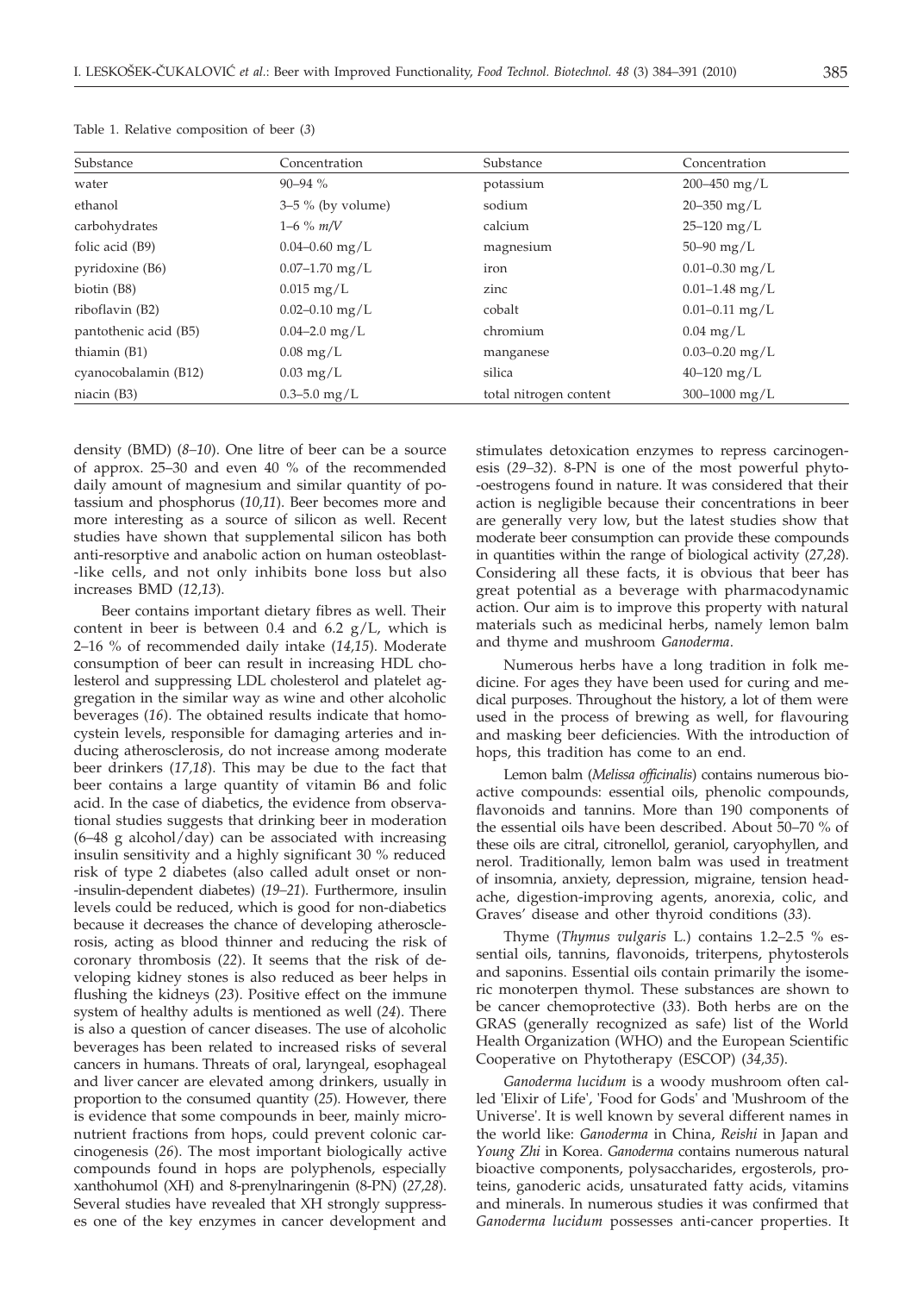mainly comes from polysaccharides  $\beta$ -glucans, located in mycelia, the fruiting body of fungi and spores. Triterpenoids isolated from the mushroom have antioxidative, immunomodulating and antitumour effect. Major triterpenoides isolated from *Ganoderma* mushroom are ganoderic acids R, T, U, V, W, X, Y and Z; lucidimol A and B; ganodermanondiol; ganoderiol F; and ganodermanontriol (*36*). It has been proven that these terpenoids have numerous positive actions on the human body, carcinostatic effects on cancer cells, and many of them also possess anti-angiogenic activity (*37,38*).

The purpose of this study is to assess the potential effects of the given herbs and mushroom for the creation of beer with enhanced functionality. Their sensory profiles, antioxidant potential and antimicrobial activities were assessed.

# **Materials and Methods**

#### *Raw materials*

As a requirement for this experiment dry plant herbs *Thymus vulgaris* L. and *Melissa officinalis* were used for the preparation of tinctures. The tinctures were prepared at the Institute for Medicinal Plant Research Dr Josif Pančić, Belgrade, Serbia, using the conditions prescribed according to European Pharmacopoeia (*34*). Dry herbs were cut into pieces and mixed thoroughly with 70 % (by volume) ethanol solvent in a drug/solvent ratio of 1:5. Extraction was done in a percolator at a temperature of 21 °C for 24 h. The residue was pressed out and the liquid combined with the percolate.

Mushroom *Ganoderma lucidum* tissue was cut into pieces and mixed with an alcoholic solution of 70 % (by volume) ethanol. Extraction was performed as a daily mixing in a magnetic stirrer for 10 min and then allowed to stand in a dry and dark place at room temperature. Extraction period was 21 days. After the extraction, the solution was filtered and concentrated in a vacuum to 1/5 of its initial content.

Bottled pils beer was used for the experiment. The recommended daily doses of tinctures (1–1.5 mL) were added to 0.5 L of beer in a laminar hood. After inoculations, the beer samples were closed hermetically and left to mature at  $4 \degree C$  for 7 days.

#### *Antimicrobial activity*

Screening beer for antibacterial activity was done using the disk diffusion method. Antimicrobial assays were performed on six organisms from the American Type of Culture Collection (ATCC): *Staphylococcus aureus* ATCC 6538*, Kocuria rhizophila* (*Micrococcus luteus*) ATCC 9341*, Escherichia coli* O157:H7 ATCC 35150*, Listeria monocytogenes* ATCC 19115, *Geobacillus stearothermophilus* ATCC 7953 and *Candida albicans* ATCC 24433. The cultures were adjusted to approx.  $10^5$  CFU/mL with sterile saline solution. Petri dishes were inoculated with 0.2 mL of microorganism suspension and overlaid with 20 mL of the medium. For cultivating the bacteria, Trypticase soy agar with 0.6 % yeast extract (TSA-YE) was used. Three filter disks (Whatman®, Sigma-Aldrich, St. Louis, MO, USA, and Schleicher&Schuell, Dassel, Germany, 6 mm in diameter) were placed on each agar and diffusion method

was performed by adding 10 µL of appropriate suspension on each disk. Blind probe contained only  $70\%$  C<sub>2</sub>H<sub>5</sub>OH. Bacteria were incubated at 37 °C for 24 h and after the incubation period, the zone of inhibition was measured. Small sectors from the zone of inhibition were taken and inoculated in TSA-YE for cultivated microorganisms. Sectors in TSA-YE were incubated at 37 °C for 24 h to see if the effect of beer was microbicidal or microbistatic (*39*). Studies were performed in triplicate, and mean value was calculated. Antimicrobial assay was performed on the above strains using beer with lemon balm, beer with thyme, beer with lemon balm and *Ganoderma lucidum* and beer with thyme and *Ganoderma lucidum.*

#### *Extract analysis*

*Ganoderma* extract was analyzed by liquid chromatography-mass spectrometry (LC/MS) method. LC/MS analysis was performed on an Agilent MSD TOF coupled to an Agilent 1200 series HPLC (Karlsruhe, Germany), using Zorbax Eclipse XDB-C18 column (RR, 30×2.1 mm, i.d. 3.5 µm). Mobile phase A was 0.2 % formic acid in water, and mobile phase B was acetonitrile. The injection volume was 5 µL, and elution was performed at  $0.7$  mL/min with gradient program  $(0-1.5 \text{ min } 5 \% B,$ 1.5–10 min 5–95 % B, 10–15 min 95 % B, 15–16 min 99–5 % B). Mass spectra were acquired using an Agilent electrospray ionization-mass spectrometric detection (ESI-MSD) time-of-flight (TOF). Capillary voltage was 4000 V, fragmentor voltage 140 V, nebulizer pressure 310 kPa (45 psig), drying gas 12 L/min, gas temperature 350 °C, mass range 100–1500 *m/z*, negative and positive ionization mode. Processing of the data was done with the software Molecular Feature Extractor and Mass Profiler (Agilent Technologies Inc, Santa Clara, CA, USA).

Tinctures of *Thymus vulgaris* L. and *Melissa officinalis* were characterized by the combination of gas chromatography and mass spectrometry (GC/MS). GC/MS analyses were carried out on a Hewlett Packard, HP G1800C (Palo Alto, CA, USA) gas chromatograph equipped with a split/splitless injector and Agilent HP-5MS capillary column. Individual constituents were identified by comparing their retention times with those of analytical standards of available terpenoids, but also by computer searching, matching mass spectral data with those held in reference libraries (Wiley 275/NIST).

#### *Antioxidant activity*

Free radical scavenging ability was done using the DPPH method. This method is based on the reduction of a stable DPPH (2,2-diphenyl-1-picrylhydrazyl) radical by antioxidants in a methanolic solution. In the presence of antioxidants, the purple colour of the DPPH radical solution changes to a bright yellow and the intensity of this change can be monitored spectrophotometrically. The samples were analyzed according to the method reported by Brand-Williams *et al*. (*40*). Briefly, methanol DPPH solution with buffer at pH=4.3, *c*(DPPH)=0.184 µM, was added to different volumes of diluted sample and the free radical scavenging capacity of the sample was evaluated by measuring the absorbance at 525 nm immediately after the addition of DPPH (*t*=0) and after 15 min. The results were expressed as the percentage of reduc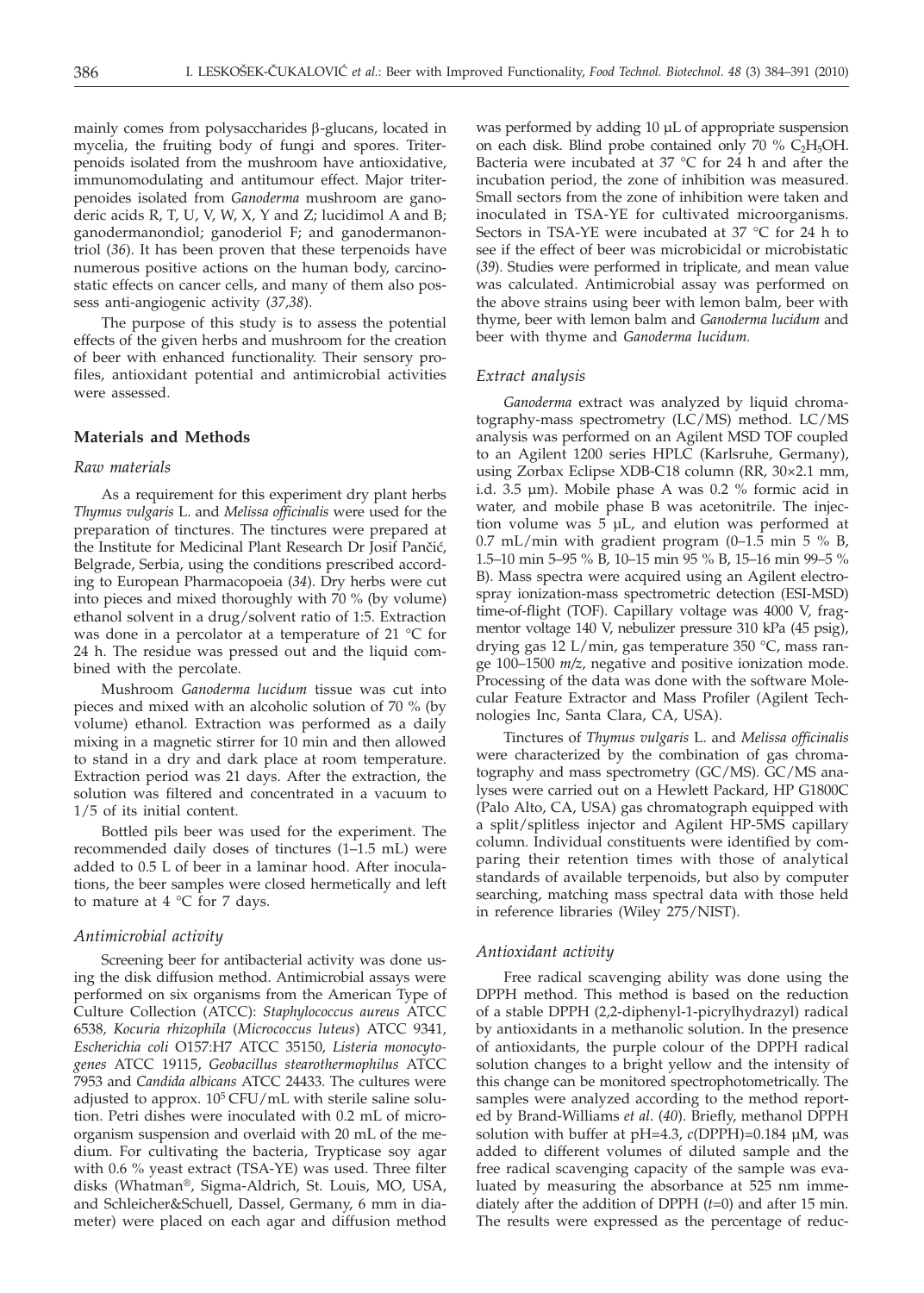tion ('inhibition') of the DPPH (*Q*), which is defined by the following equation:

$$
Q=100 \cdot (A_0 - A_s) / A_0 \tag{1}
$$

where  $A_0$  is the initial absorbance and  $A_s$  is the value of absorbance after the reaction reached steady state. All determinations were performed in triplicate. Antioxidant activity was investigated in beer with thyme and beer with lemon balm, while beer with *Ganoderma* showed inconclusive results and they need to be done over again.

## *Sensorial evaluation*

The consumer acceptance test was carried out by 100 untrained consumers with the following average profile: 95 % were 20–25 years of age, 29 % were female, 72 % with the consumption frequency of one or more beers per week and 27 % were non-drinkers of beer. The beer samples were evaluated using a 5-point scale. Consumers did not have any formal training or experience in the description of beer flavour. Aroma, taste, body, bitterness, liveliness and overall impression were tested. Three beer types were evaluated: beer with *Melissa officinalis* (BM), beer with *Thymus vulgaris* (BT) and beer with *Ganoderma lucidum* (BG) *vs.* initial beer (IB).

## *Statistical analysis*

The experimental results were analyzed with the statistical package Statistica v. 6.1 (*41*). The data analysis of the sensory properties was performed using Friedman ANOVA and Wilcoxon matched pairs test.

## **Results and Discussion**

Results of LC/MS analysis of *Ganoderma lucidum*, *Thymus vulgaris* and *Melissa oficinalis* extracts are given in Table 2. LC/MS analysis has verified that *Ganoderma* extract contains biologically active terpenoids (ganoderic acid A, B, C, D, H and J) essential for its expected pharmacodynamic action. The composition of the tested plant extracts, thyme and lemon balm, shows the presence of their constituents (carvacrol, neral, thymol, geranial), given in Table 2.

#### *Antimicrobial activity*

The antimicrobial activity of beer and beer with extracts against standard microorganisms (expressed as zones of growth) is given in Table 3. Blind probe showed that 70 % ethanol had no antimicrobial influence on the investigated microorganisms. The results indicate that initial beer (IB) even stimulates the growth of *S. aureus* ATCC 6538 and *E. coli* O157:H7 ATCC 35150*.* IB showed light microbistatic effect against *K. rhizophila* ATCC 9341 and *L. monocytogenes* ATCC 19115, while in the case of *G. stearothermophilus* ATCC 7953 and *C. albicans* ATCC 24433, it showed no activity. Beer with *Thymus vulgaris* (BT) extract had microbistatic activity against *K. rhizophila* ATCC 934*, L. monocytogenes* ATCC 19115 and *G. stearothermophilus* ATCC 795*,* whereas towards *S. aureus* ATCC 6538*, E. coli* O157:H7 ATCC 35150 and *C. albicans* ATCC 24433, it showed no activity. Beer enriched with *Melissa oficinalis* (BM) did not indicate any activity against *K. rhizophila* ATCC 9341*, E. coli* O157:H7 ATCC 35150*, G. stearothermophilus* ATCC 7953 or *C. albicans* ATCC 24433, but it showed microbistatic activity against *L. monocyto-*

Table 2. Relative content of constituents in *Ganoderma lucidum,* thyme and lemon balm extracts

|                    | Constituents                   | RT/MS  | Bruto molecular formulae              | RRI    |
|--------------------|--------------------------------|--------|---------------------------------------|--------|
| Ganoderma lucidum  | ganoderic acid E               | 4.575  | $C_{37}H_{36}O_2$ , $C_{30}H_{40}O_7$ | 512.2  |
|                    | ganoderic acid G               | 4.721  | $C_{30}H_{44}O_8$                     | 532.3  |
|                    | ganoderic acid B, A            | 4.821  | $C_{30}H_{44}O_7$                     | 516.3  |
|                    | ganoderic acid C, D, J         | 5.209  | $C_{30}H_{42}O_7$                     | 514.2  |
|                    | ganoderic acid H               | 5.549  | $C_{32}H_{44}O_9$                     | 572.2  |
|                    | ganoderic acid F               | 6.163  | $C_{32}H_{42}O_9$                     | 570.2  |
|                    | ganodermanontriol, lucidumol A | 7.389  | $C_{30}H_{48}O_4$                     | 472.3  |
| Melissa oficinalis | coumaran                       | 16.842 | $C_9H_6O_2$                           | 1223.0 |
|                    | geranial                       | 17.174 | $C_{10}H_{16}O$                       | 1238.3 |
|                    | neral                          | 17.685 | $C_{10}H_{16}O$                       | 1268.1 |
|                    | thymol                         | 18.698 | $C_{10}H_{14}O$                       | 1299.8 |
|                    | carvacrol                      | 19.765 | $C_{11}H_{14}O$                       | 1312.5 |
| Thymus vulgaris    | thymol                         | 19.505 | $C_{10}H_{14}O$                       | 1292.1 |
|                    | carvacrol                      | 19.774 | $C_{11}H_{14}O$                       | 1300.0 |
|                    | vinylguaiacol                  | 20.087 | $C_9H_{10}O_2$                        | 1309.5 |
|                    | syringol                       | 21.369 | $C_8H_{10}O_3$                        | 1349.4 |
|                    | eugenol                        | 21.495 | $C_{10}H_{12}O_2$                     | 1353.0 |

RT/MS – identification by GC retention times (RT) and mass spectrometry (MS) of authentic compounds, RRI – relative retention index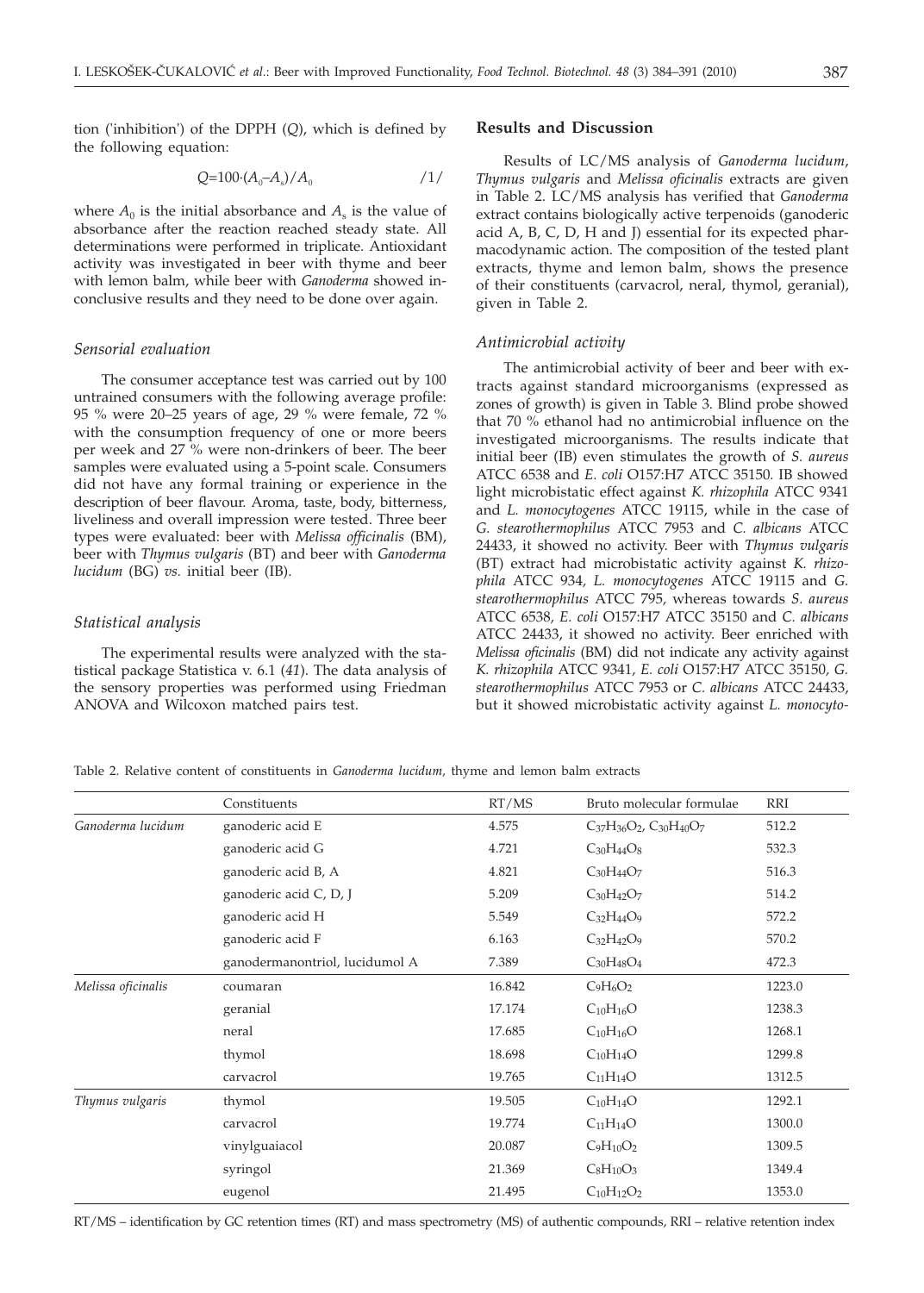| Microorganism                   | IB                | BT                | BM             | <b>BTG</b> | BMG         |
|---------------------------------|-------------------|-------------------|----------------|------------|-------------|
| S. aureus ATCC 6538             | $10.00^{\degree}$ |                   | 8.50           |            |             |
| K. rhizophila ATCC 9341         | $1.50^+$          | $2.00^{\text{T}}$ |                |            | $10.00^{1}$ |
| E. coli O157:H7 ATCC 35150      | $3.00*$           |                   |                |            |             |
| L. monocytogenes ATCC 19115     | $3.33^+$          | $5.00^{\text{T}}$ | $6.60^{\circ}$ | $4.33^{1}$ | $8.00^{+}$  |
| G. stearothermophilus ATCC 7953 |                   | $10.00^+$         |                | $3.00^+$   |             |
| C. albicans ATCC 24433          |                   |                   |                |            |             |

Table 3. Zones of growth (in mm) for selected beers

Values for the zones of growth inhibition are presented as mean values; IB – initial beer, BT – beer with thyme, BM – beer with lemon balm, BTG – beer with thyme and *Ganoderma*, BMG-beer with lemon balm and *Ganoderma*; \* stimulation, † inhibition, – no activity

*genes* ATCC 19115 and stimulation in the case of *S. aureus* ATCC 6538*.* Results of antimicrobial activity of beer samples with both thyme and *Ganoderma* (BTG) and beer with lemon balm and *Ganoderma* (BMG) showed no activity against *S. aureus* ATCC 6538*, E. coli* O157:H7 ATCC 35150 and *C. albicans* ATCC 24433, while in the case of *L. monocytogenes* ATCC 19115, both BTG and BMG exerted inhibitory effect. Compared to IB, the highest antibacterial activity was expressed by BMG when applied on *K. rhizophila* ATCC 9341 and BT on *G. stearothermophilus* ATCC 7953 strain. IB showed even upgrowth on *S. aureus* ATCC 6538 and *E. coli* O157:H7 ATCC 35150, but all other samples showed no activity. There was no stimulation, except in the case of BM on *S. aureus* ATCC 6538, which means that all other beers slowed down the upgrowth of the above strains.

#### *Antioxidant activity*

Antioxidant activity was determined in IB, BT and BM using DPPH method by calculating the  $IC_{50}$ . Antiradical activity was determined as the quantity of antioxidant required to reduce the initial DPPH concentration by 50 %. For each tested antioxidant concentration, graphs were plotted and presented (Figs. 1 and 2). The analyzed beer showed evident antioxidant activity. DPPH radical scavenging was concentration-dependent, with IC<sub>50</sub>=7.2 µL/mL for IB, IC<sub>50</sub>=3.3 µL/mL for BT and  $IC_{50}$ =5.4 µL/mL for BM. The lower number signifies the higher antioxidant potential in beer. DPPH analysis suggests that IB has significantly lower antioxidant potential than BM and BT.

## *Sensory evaluation*

The results of sensorial evaluation of the tested samples are presented by means of statistical computation. As it was expected, different tasters judged the beer samples and analyzed sensorial parameters in relatively different ways. Grades were in the range from 1.0 to 5.0. The lowest grade (1.0) was given for the bitterness of IB, and 1.5 for the aroma of BM and BT. The lowest score for all other sensorial parameters in all tested beer samples was 2.0. Maximum grade for all tested parameters and beer samples was 5.0. The spider diagrams of the obtained sensorial properties and overall impression of the tested beer samples are given in Figs. 3–5.

Tasters characterized IB as refreshing with an emphasized aroma. They agreed that the body was poor



**Fig. 1.** Inhibitory effect of initial beer and beer with lemon balm on the DPPH radical



**Fig. 2**. Inhibitory effect of initial beer and beer with thyme on the DPPH radical



beer with lemon balm  $\longrightarrow$  initial pils beer

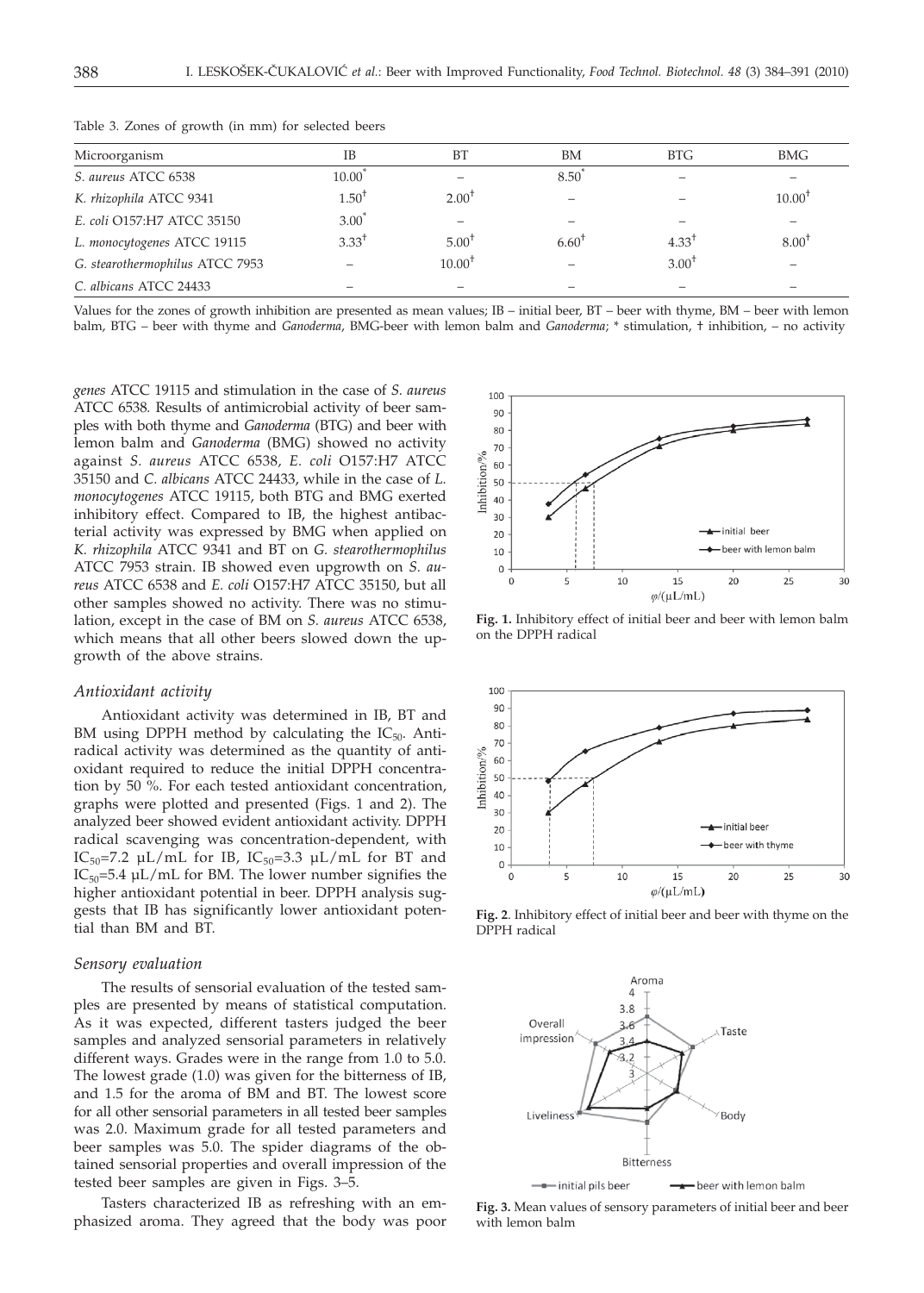

**Fig. 4.** Mean values of sensory parameters of initial beer and beer with *Ganoderma*



**Fig. 5.** Mean values of sensory parameters of initial beer and beer with thyme

and bitterness was overpowering. Compared with IB, they found that BT was very specific beer with unusual but pleasant aroma and taste. It was sweeter than other beers and a bit spicy. BM was weak in bitterness and poor in body, while BG was characterized as great, refreshing with pleasant bitterness. It was definitely well accepted. According to the mean grades, it was evaluated similarly or better than the initial commercially produced pils beer. On the other hand, BM and BT showed good results in liveliness and body. However, more reliable data can be obtained only by further statistical analysis. According to Friedman ANOVA, tasters evaluated the analyzed beers as statistically significantly different in

liveliness ( $\chi^2$ =10.961; p=0.012), and statistically highly<br>significant difference in flavour ( $\chi^2$ –23.634; p<0.01), taste significant difference in flavour  $(\chi^2 = 23.634; p < 0.01)$ , taste  $(\chi^2 = 16.724; p < 0.01)$ , fullposs  $(\chi^2 = 20.813; p < 0.01)$ , bittor  $(\chi^2 = 16.724; \, p < 0.01)$ , fullness  $(\chi^2 = 20.813; \, p < 0.01)$ , bitter-<br>poss  $(\chi^2 = 32.287; \, p < 0.01)$  and overall improssion  $(\chi^2 = 25.848;$ ness ( $\chi^2$ =32.287; p<0.01) and overall impression ( $\chi^2$ =25.848;<br>p<0.01) We found differences in sensory properties mainp<0.01). We found differences in sensory properties mainly as the result of differences between the beers with added medicinal herbs, and not differences between the initial beer and beer with medicinal herbs. According to the results of the Wilcoxon matched pairs test (Table 4), IB has a statistically significantly better aroma than BM, and significantly better aroma and taste than BT.

BG, compared to IB, is statistically significantly better in the average score for bitterness and even better for body. The general impression is that BG has the same sensory quality as IB, whereas BM and BT are statistically significantly inferior to IB.

Male tasters assessed that the difference between the four analyzed types of beer was statistically highly significant according to all sensory parameters, as well as in the general impression. On the contrary, female tasters concluded that the analyzed beers were statistically not significantly different in body or liveliness, but statistically significantly different in taste and overall impression, while the difference in aroma and bitterness was statistically highly significant (Table 5).

Male tasters rated BG statistically significantly even better than IB in all tested sensory characteristics and overall impression, except liveliness, for which the average grade was statistically significantly better. The tasters from this group ranked IB statistically significantly better than BM in overall impression and statistically even better in liveliness (Table 6). Women tasters specified that the aroma of IB was statistically significantly better than the aroma of BG, and statistically even better than BM. Furthermore, BT was marked with significantly lower average grade compared to the IB in terms of aroma, taste and bitterness (Table 6). It is noticeable that the two main groups of tasters mainly disagreed in evaluation of analyzed beers. Male tasters preferred full-bodied beers with distinguished bitterness, opposed to female tasters, who preferred more refreshing, light and drinkable beers. Both groups showed their interest in these types of beverages as a valuable source of nutrients, but their main concern was alcohol content.

Table 4. Results of Wilcoxon matched pairs test – comparison of sensory properties of initial beer to the beer with lemon balm, beer with *Ganoderma* and beer with thyme

| Sensorial properties   |       | Beer with lemon balm |       | Beer with Ganoderma | Beer with thyme |       |
|------------------------|-------|----------------------|-------|---------------------|-----------------|-------|
| and overall impression | Z     | p                    | Z     | p                   | z               | p     |
| aroma                  | 3.834 | 0.000                | 0.334 | 0.739               | 2.082           | 0.037 |
| taste                  | 1.886 | 0.059                | 1.504 | 0.133               | 2.456           | 0.014 |
| body                   | 0.281 | 0.779                | 3.476 | 0.001               | 0.494           | 0.621 |
| bitterness             | 1.601 | 0.109                | 1.975 | 0.048               | 1.330           | 0.184 |
| liveliness             | 1.352 | 0.176                | 1.188 | 0.235               | 1.452           | 0.146 |
| overall impression     | 2.562 | 0.011                | 1.813 | 0.070               | 2.119           | 0.034 |

p<0.05 statistically significantly different, p<0.01 statistically highly significant difference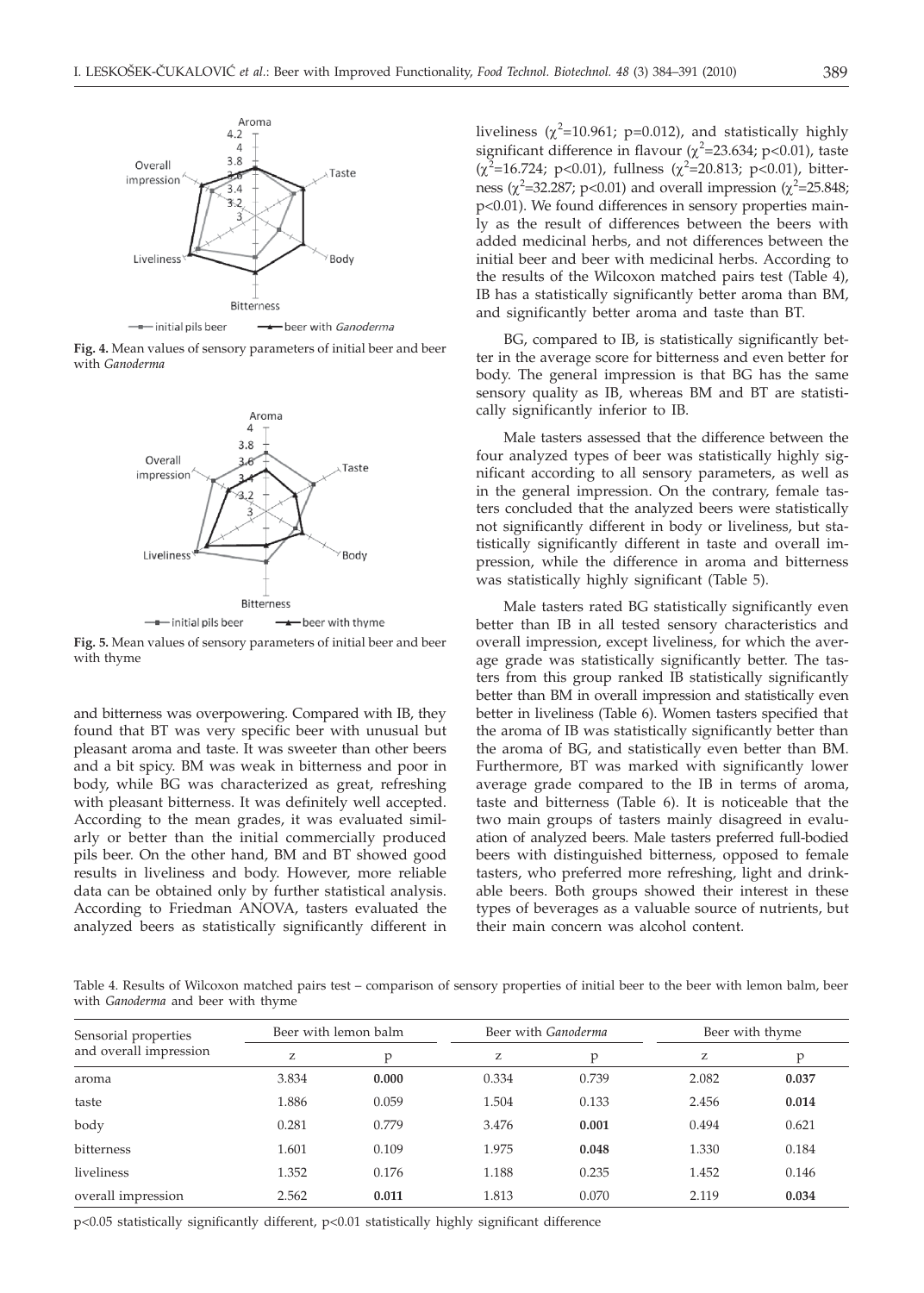| Sensorial properties and overall impression |            | Male  | Female |       |  |
|---------------------------------------------|------------|-------|--------|-------|--|
|                                             | $\gamma^2$ | D     | ⋏      | p     |  |
| aroma                                       | 17.070     | 0.001 | 15.673 | 0.000 |  |
| taste                                       | 16.506     | 0.001 | 7.831  | 0.049 |  |
| body                                        | 30.361     | 0.000 | 3.707  | 0.294 |  |
| bitterness                                  | 24.070     | 0.000 | 18.221 | 0.000 |  |
| liveliness                                  | 17.962     | 0.000 | 5.768  | 0.123 |  |
| overall impression                          | 28.134     | 0.000 | 11.003 | 0.012 |  |

Table 5. Results of Friedman ANOVA test according to the gender of tasters

p<0.05 statistically significantly different, p<0.01 statistically highly significant difference

Table 6. Results of Wilcoxon matched pairs test for sensorial properties of initial beer, compared to the beer with lemon balm, beer with *Ganoderma* and beer with thyme according to the gender of tasters

| Gender | Sensorial properties   | Beer with lemon balm |       | Beer with Ganoderma |       | Beer with thyme |       |
|--------|------------------------|----------------------|-------|---------------------|-------|-----------------|-------|
|        | and overall impression | z                    | p     | z                   | p     | Z               | p     |
| Male   | aroma                  | 1.894                | 0.058 | 2.984               | 0.003 | 0.817           | 0.414 |
|        | taste                  | 1.329                | 0.184 | 3.733               | 0.000 | 1.224           | 0.221 |
|        | body                   | 1.213                | 0.225 | 3.771               | 0.000 | 0.373           | 0.709 |
|        | bitterness             | 0.130                | 0.897 | 3.711               | 0.000 | 0.614           | 0.539 |
|        | liveliness             | 2.642                | 0.008 | 2.294               | 0.022 | 0.257           | 0.797 |
|        | overall impression     | 2.222                | 0.026 | 3.650               | 0.000 | 1.049           | 0.294 |
| Female | aroma                  | 3.358                | 0.001 | 1.976               | 0.048 | 1.985           | 0.047 |
|        | taste                  | 1.385                | 0.166 | 0.125               | 0.900 | 2.090           | 0.037 |
|        | body                   | 0.292                | 0.770 | 1.802               | 0.072 | 0.359           | 0.720 |
|        | bitterness             | 1.855                | 0.064 | 0.111               | 0.912 | 1.998           | 0.046 |
|        | liveliness             | 0.114                | 0.909 | 0.164               | 0.870 | 1.589           | 0.112 |
|        | overall impression     | 1.612                | 0.107 | 0.087               | 0.930 | 1.848           | 0.065 |

p<0.05 statistically significantly different, p<0.01 statistically highly significant difference

## **Conclusions**

The purpose of this study was to determine some functional properties and sensorial acceptability of new types of special beers with improved health benefits. Experimental results indicate that commercially produced and bottled pils beer enriched with tinctures of *Thymus vulgaris* (thyme)*, Melissa officinalis* (lemon balm) and *Ganoderma lucidum* show improved antimicrobial and antioxidative properties and are sensorially acceptable. Beer enriched with the tincture of *Thymus vulgaris* has evident microbistatic potential against *L. monocytogenes* ATCC 19115*.* The same beer enriched with the tincture of *Melissa officinalis* showes significant microbistatic potential against *G. stearothermophilus* ATCC 7953*.* Antioxidant capacity of the beer enriched with lemon balm and especially with thyme was obviously improved. In the case of beer with thyme, antioxidant capacity was twice as high as in initial pils beer. *Ganoderma* obviously has great potential of sensory compatibility with beer. The evaluation of bitterness is especially promising, as *Ganoderma* is well known for its bitter taste, mostly because

of its terpenoids. Well accepted bitter taste of beer with *Ganoderma* suggests that higher doses of the extract can be taken into account. Sensory results of beer with thyme and lemon balm were rather disappointing. Our previous results with the same herbs, but in lower doses, were much more promising (*33*). It is obvious that the doses of extracts and the combination of herbs are of great importance. A lot of medicinal herbs can be used for flavouring, adjustment of sensory properties and affinities of different target groups of consumers.

The obtained results indicate that the herbs with long tradition in folk medicine can be very interesting raw materials for brewing industry. A variety of different beers with defined functional properties can be produced, created for special purposes and target groups. Alcohol content of such products depends on the type of initial beer, meaning that using alcohol-free beers even functional drinks can be created. Such products could fulfill several goals: developing novel beer products, developing products with health-promoting properties that meet the market needs and eventually gain new beer consumers.